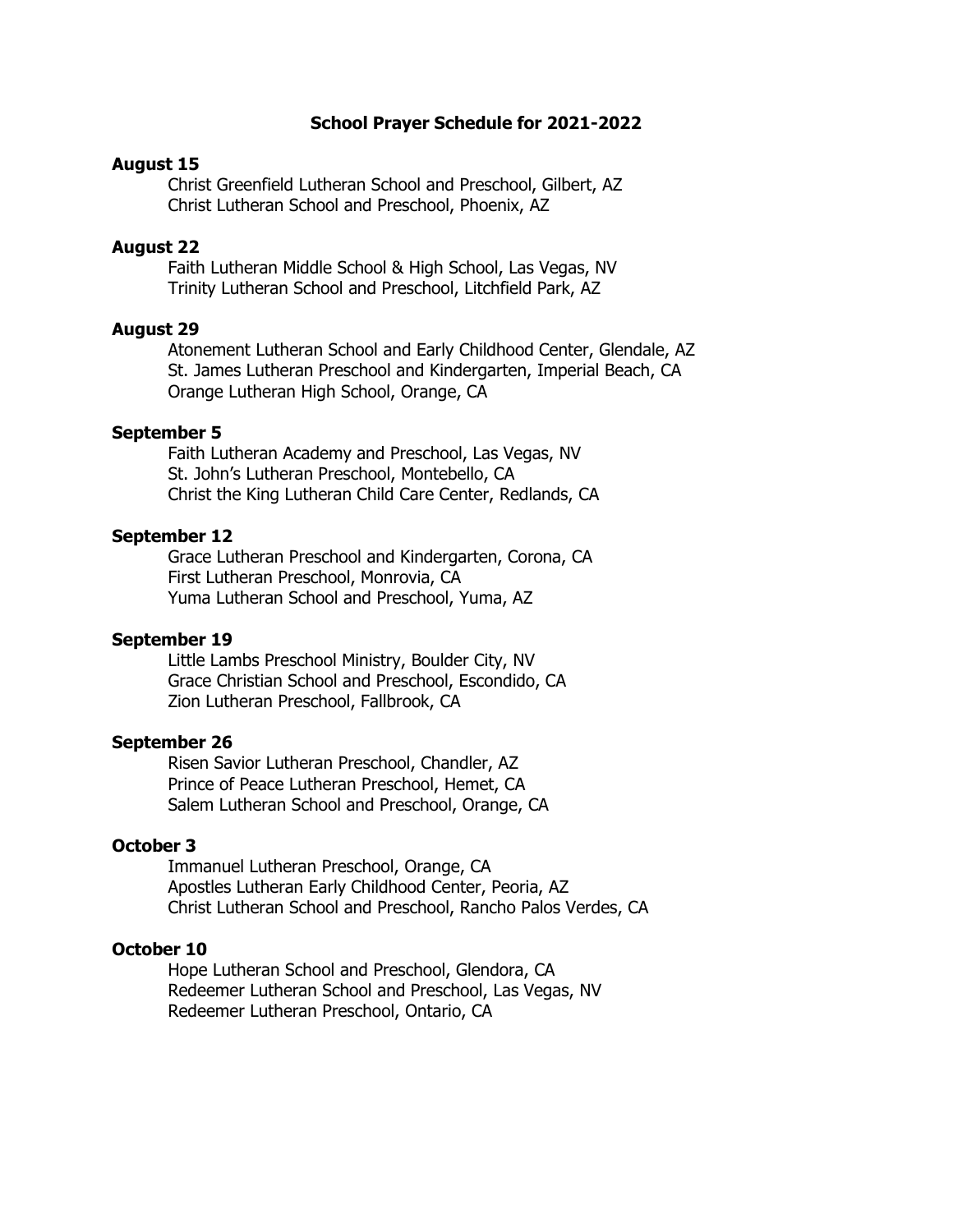# **October 17**

Good Shepherd Lutheran Preschool, Goleta, CA Concordia Lutheran School and Preschool, Granada Hills, CA Holy Trinity Lutheran Preschool, Hacienda Heights, CA

# **October 24**

Mt. Calvary Lutheran School and Preschool, Diamond Bar, CA Christ the King Lutheran Preschool and Kindergarten, Newbury Park, CA Desert Foothills Lutheran Preschool, Scottsdale, AZ

# **October 31**

iRemnant Preschool, Fullerton, CA North Valley Christian Academy and Preschool, Phoenix, AZ Ascension Lutheran Preschool, Torrance, CA

### **November 7**

TLC Lutheran Preschool, Casa Grande, AZ Shield of Faith Christian School, El Monte, CA St. Paul's Lutheran School and Preschool, San Diego, CA

# **November 14**

Christ Lutheran School and Early Childhood Center, La Mesa, CA Faith Lutheran High School, La Verne, CA Word of Life Christian Preschool, Surprise, AZ

# **November 21**

# **Thanksgiving Week**

### **November 28**

Abiding Savior Lutheran School and Early Childhood Center, Lake Forest, CA Grace Lutheran School and Preschool, Lancaster, CA Circle of Love Lutheran Preschool, Manhattan Beach, CA

#### **December 5**

St. John's Preschool, El Segundo, CA Bethany Lutheran School and Preschool, Long Beach, CA Mt. Olive Lutheran Preschool/Kindergarten, Poway, CA

#### **December 12**

Light of Christ Lutheran Preschool, Irvine, CA St. Paul's Lutheran Preschool, Long Beach, CA St. Paul's Lutheran School and Early Childhood Development Center, Orange, CA

## **December 19 - Christmas Break**

**December 26 - Christmas Break**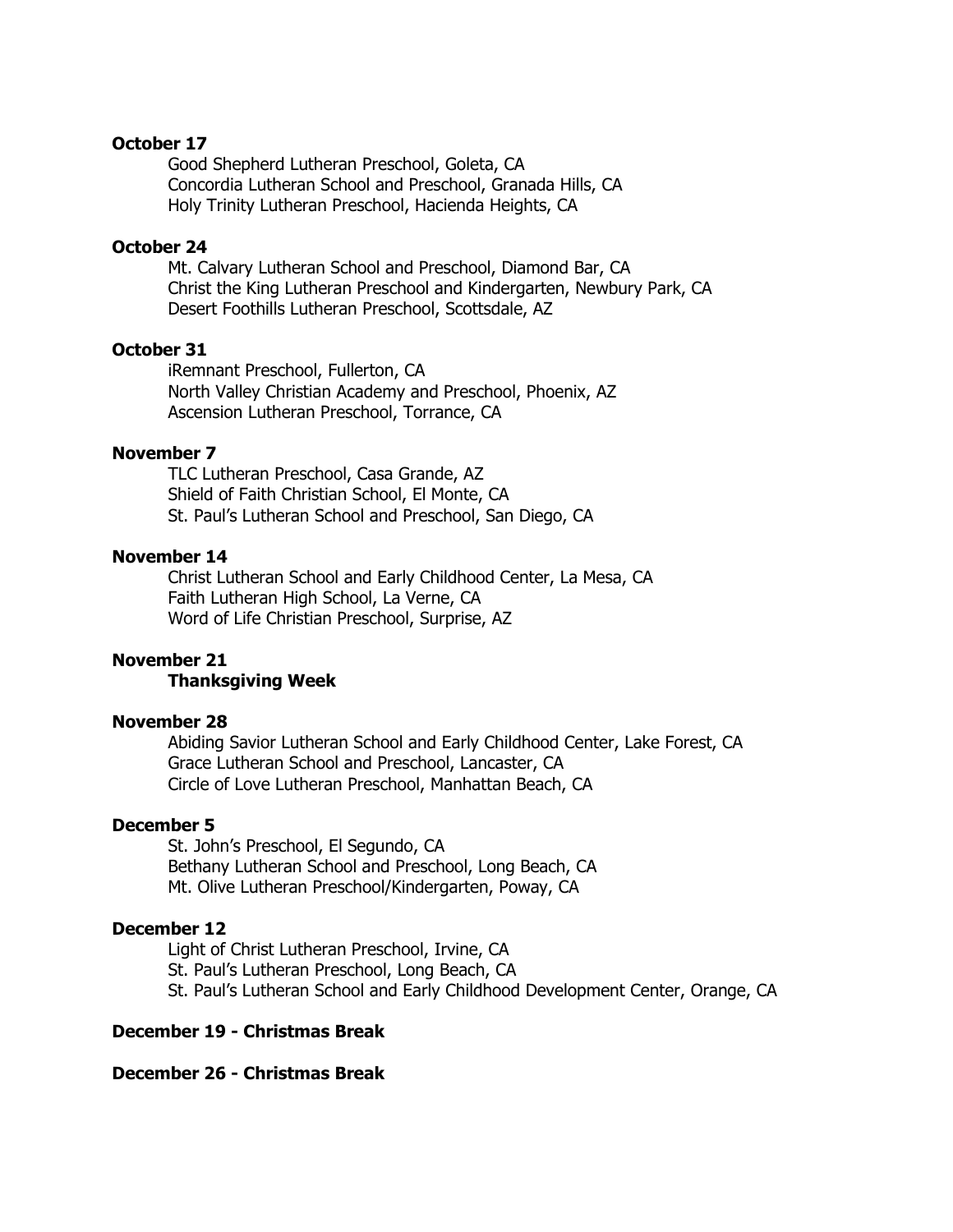# **January 2 – Christmas Break**

### **January 9**

Victory Christian Academy, Chula Vista, CA Shepherd of the Valley Lutheran Preschool and Kindergarten, Moreno Valley, CA God's World Preschool and Childcare, Prescott Valley, AZ

# **January 16**

Christ Lutheran School and Preschool, Costa Mesa, CA Mammoth Lakes Lutheran Preschool, Mammoth Lakes, CA Ramona Lutheran School and Preschool, Ramona, CA

#### **January 23**

Community Lutheran Preschool, Escondido, CA Crean Lutheran High School, Irvine, CA Little Palms School, Mesa, AZ

# **January 30**

Mesquite Lutheran Preschool and Childcare, Mesquite, NV Trinity Christian School and Preschool, Norwalk, CA Beacon Learning Center, Phoenix, AZ

# **February 6**

First Lutheran Preschool and Kindergarten, El Cajon, CA Searchlight Ministries Lutheran Preschool, Fullerton, CA Mountain View Lutheran School and Preschool, Las Vegas, NV

#### **February 13**

Loving Savior Lutheran School and Preschool, Chino Hills, CA Redeemer Lutheran Preschool, Huntington Beach, CA

#### **February 20**

Ascension Lutheran School and Preschool, Tucson, AZ Zion Lutheran School and Preschool, Victorville, CA Children of Our Savior Lutheran Preschool, Westchester, CA

# **February 27**

St. Mark Lutheran Preschool, Encinitas, CA Valley Lutheran High School, Phoenix, AZ

# **March 6**

Concordia Lutheran Preschool, Cerritos, CA Mt. Calvary Lutheran Preschool, Lake Arrowhead, CA Shepherd of the Desert Lutheran Preschool, Scottsdale, AZ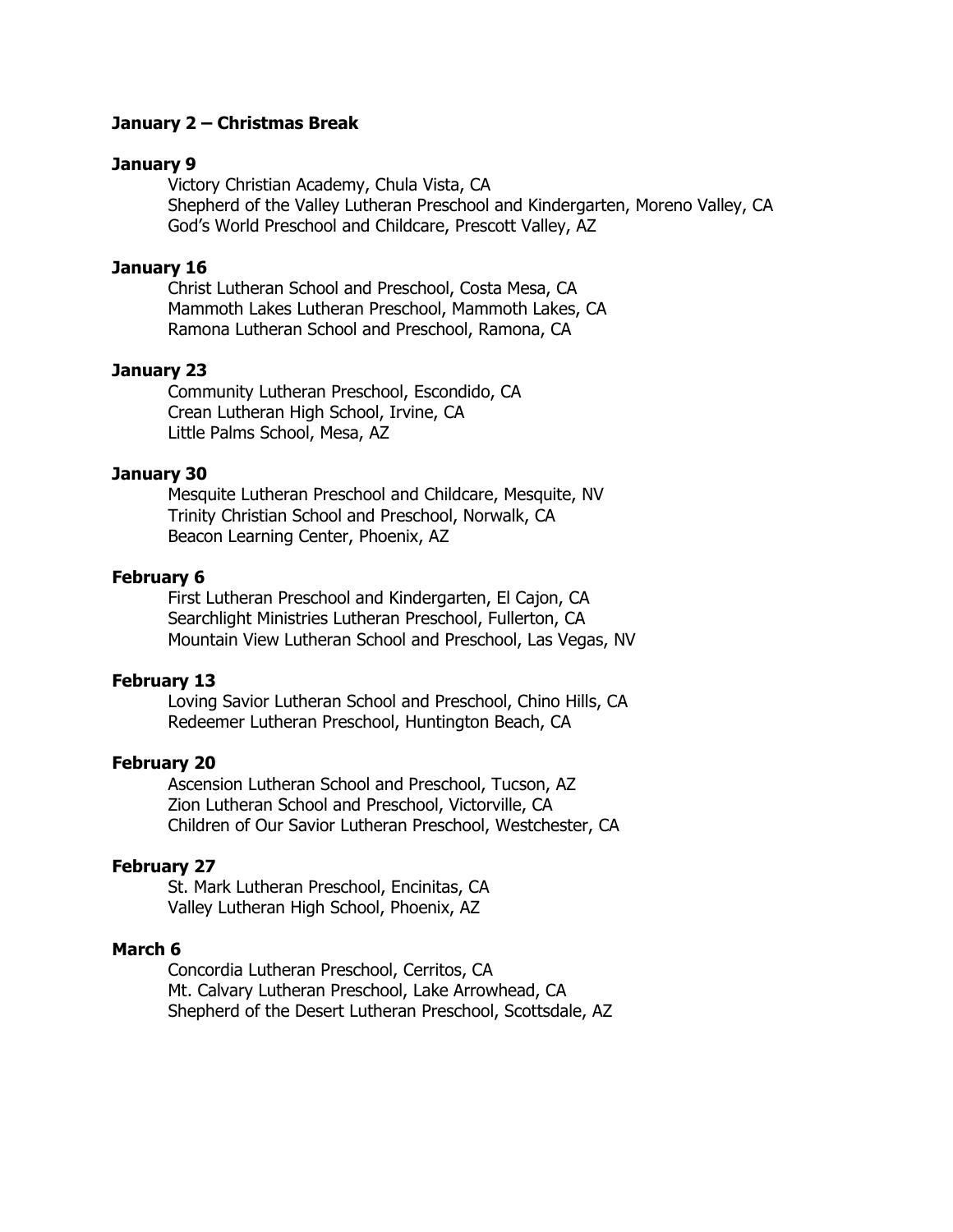# **March 13**

Child of Faith Early Learning Center, Huntington Beach, CA St. John's Lutheran School and Preschool, Orange, CA Precious Stones Lutheran Preschool, Sedona, AZ

# **March 20**

Lamb of God Lutheran School and Preschool, Las Vegas, NV First Lutheran Sonshine House Preschool, Temple City, CA Our Redeemer Lutheran Preschool, Winnetka, CA

# **March 27**

Pacific Lutheran Junior/Senior High School, Gardena, CA Sherman Oaks Lutheran Children's Center, Sherman Oaks, CA Trinity Lutheran Preschool, Temecula, CA

# **April 3**

Emmaus Lutheran School and Preschool, Alhambra, CA Redeemer by the Sea Lutheran Preschool, Carlsbad, CA Good Shepherd Lutheran Preschool, Tehachapi, CA

# **April 10**

Prince of Peace Lutheran School and Preschool, Anaheim, CA Hilltop Christian Preschool, Cottonwood, AZ Promise Christian School and Preschool, Murrieta, CA

#### **April 17 (Easter Sunday)**

Hephatha Lutheran School and Preschool, Anaheim, CA Grace Lutheran Preschool, Bishop, CA Good Shepherd Lutheran School and Trinity Lutheran Preschool, Simi Valley, CA

## **April 24**

Zion Lutheran School and Early Childhood Education Center, Anaheim, CA Concordia Christian Preschool, Barstow, CA Creation School, Vail, AZ

#### **May 1**

Concordia Lutheran Preschool and Childcare, Chula Vista, CA St. John's Lutheran School and Early Childhood Center, Hemet, CA St. Mark Christian Preschool, Phoenix, AZ

#### **May 8**

Christ Lutheran School and Preschool, Brea, CA Mt. Olive Lutheran Preschool, Rancho Palos Verdes, CA Gethsemane Christian Academy, Tempe, AZ